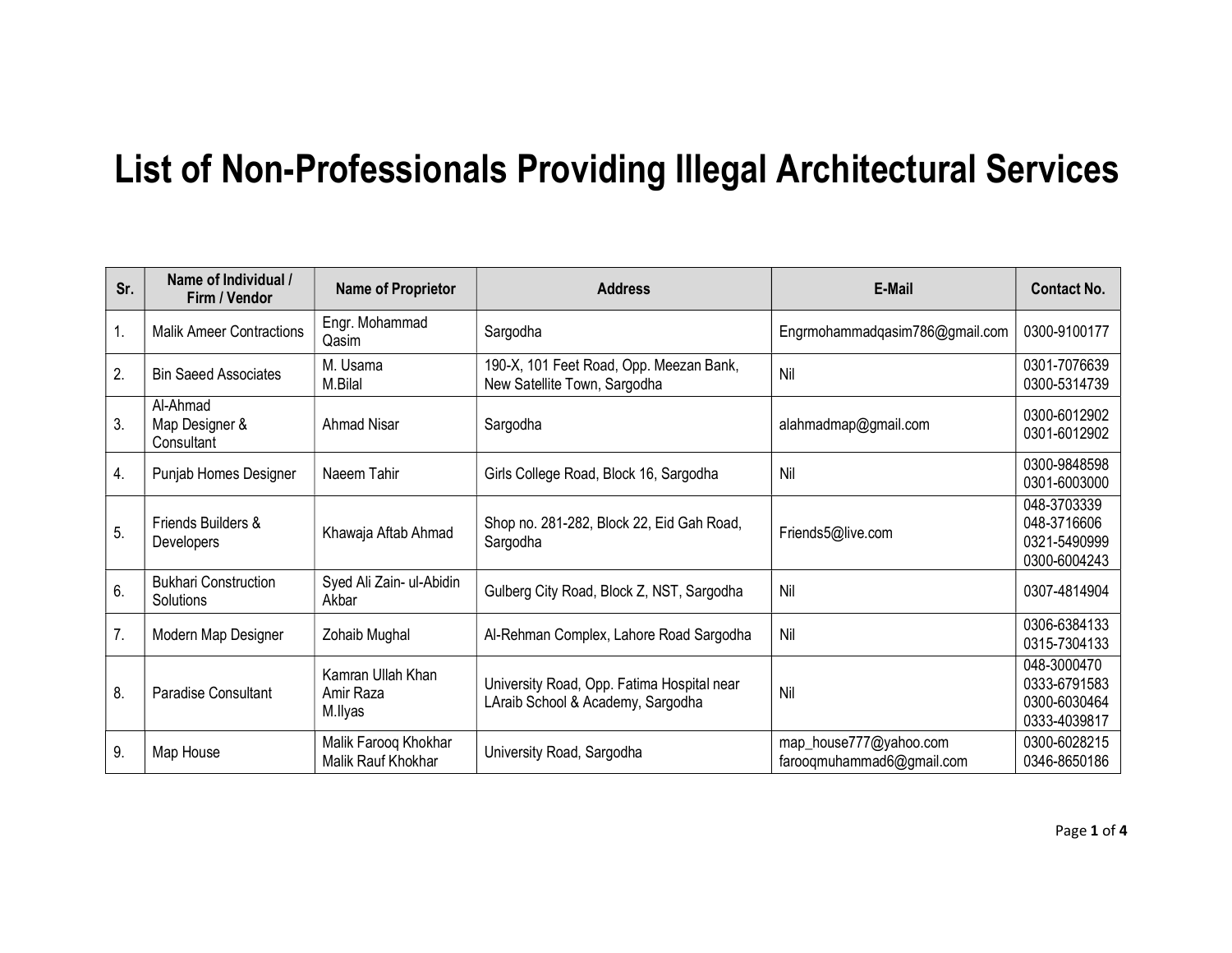| Sr. | Name of Individual /<br>Firm / Vendor   | <b>Name of Proprietor</b>                     | <b>Address</b>                                                              | E-Mail                                           | <b>Contact No.</b>                                           |
|-----|-----------------------------------------|-----------------------------------------------|-----------------------------------------------------------------------------|--------------------------------------------------|--------------------------------------------------------------|
| 10. | Sargodha Home Designs                   | M. Rizwan                                     | Opp. Chen One Tower, University Road,<br>Sargodha                           | sgdhomedesign@hotmail.com                        | 0332-8951282                                                 |
| 11. | <b>Javed Associates</b>                 | Javed Iqbal                                   | Shamsher Road, Opp Jamia Girls High School,<br>Sargodha                     | Nil                                              | 0321-6028969                                                 |
| 12. | <b>ANS Consultant</b>                   | Muhammad Amir                                 | Near B.O.P, Opp. Rahat Bakers, University<br>Road, Sargodha                 | ansconsultant176@gmail.com                       | 0300-6030464<br>0315-6030464                                 |
| 13. | Al-Riser Associate                      | Naseer Shahzad Bhatti<br>Adeel Shahzad Bhatti | Near Al-Ahmad Plaza, University Road,<br>Sargodha                           | riser11pk@yahoo.com                              | 0300-832106<br>0300-6002106<br>0303-4366466                  |
| 14. | <b>High Sky Associates</b>              | Nil                                           | Sargodha                                                                    | Nil                                              | Nil                                                          |
| 15. | Friends Estate Home<br>Associates       | Malik Munawar Hussain                         | Shop#92, Upper Ground, Al-Rehman Trade<br>Centre, University Road, Sargodha | feha_sgd@yahoo.com                               | 0300-6046357                                                 |
| 16. | <b>Sultan Associates</b>                | Ch. Shahzad Qamar<br>Ch. Hassan Raza          | Basement Abid Plaza, University Road,<br>Sargodha                           | shahzadqamar789@yahoo.com                        | 0344-7473500<br>0300-6052167<br>0347-8778699<br>0307-4217461 |
| 17. | <b>United Associates</b>                | Muhammad Yousaf<br>Malik                      | Pull No.47, Near Ambala Sweets, Jandran<br>Trade Centre, Sargodha           | Nil                                              | 0314-8620038<br>0322-7709138                                 |
| 18. | <b>AR Consultants</b>                   | Ali Raza Balgan                               | Near Qurtaba Town, Bhalwal Road, Sargodha                                   | Nil                                              | 0310-8637381<br>0308-1159625<br>0344-8637502                 |
| 19. | Tarar Associates and<br><b>Builders</b> | Ansar Abbas Baloch                            | 47 Pull, Lahore Road, Sargodha                                              | www.tararbuilders.com<br>tararbuilders@gmail.com | 0309-6320609<br>0342-7701122<br>0300-0557107                 |
| 20. | <b>Sultan Associates</b>                | Faiz Ullah Gondal                             | Abid Plaza, College Road, Sargodha                                          | Nil                                              | 0451-216701                                                  |
| 21. | <b>ANS Consultant</b>                   | Muhammad Amir                                 | University Road, Opp. Fatima Hospital near<br>N.B.P, Sargodha               | amirraza88@yahoo.com                             | 0300-6030464<br>0315-6030464                                 |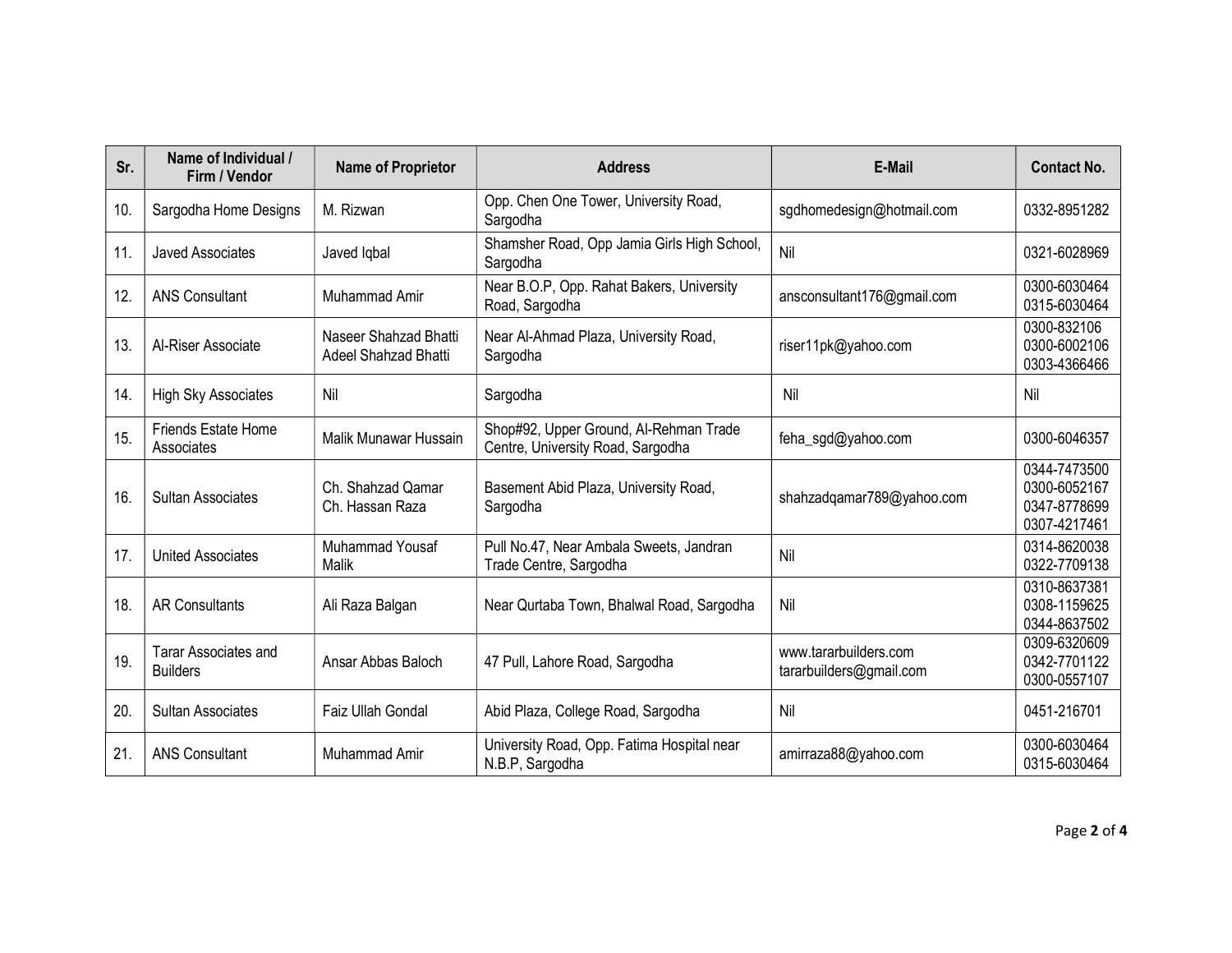| Sr. | Name of Individual /<br>Firm / Vendor       | <b>Name of Proprietor</b>                  | <b>Address</b>                                                                                                          | E-Mail                                                                | <b>Contact No.</b>                           |
|-----|---------------------------------------------|--------------------------------------------|-------------------------------------------------------------------------------------------------------------------------|-----------------------------------------------------------------------|----------------------------------------------|
| 22. | <b>MAP House</b>                            | <b>Muhammad Umer</b><br>Faroog             | University Road, Sargodha                                                                                               | map_house777@yahoo.com<br>farooqmuhammad6@gmail.com                   | 0300-6028215<br>0304-9009192<br>048-3215027  |
| 23. | The Architects                              | M. Mohsin Khan                             | 101-C, Satellite Town, Sargodha                                                                                         | nicefeelings5ob@yahoo.com                                             | 0304-6751107                                 |
| 24. | <b>Etihad Associates</b>                    | Rana Zia Ullah Babar                       | Saghrana Market, Mateela Road, Kotmomin                                                                                 | Nil                                                                   | 0301-6868007<br>0345-4270032                 |
| 25. | <b>Premier Consultants</b>                  | Nil                                        | Sargodha                                                                                                                | Nil                                                                   | Nil                                          |
| 26. | Architecture &<br><b>Engineering Design</b> | Mr. Muhammad Faizan                        | University Road, near Punjab Bank, Sargodha<br>Cantt                                                                    | Nil                                                                   | Nil                                          |
| 27. | Naqsha Ghar                                 | Azhar Junaid                               | University Road, Sargodha                                                                                               | Nil                                                                   | 0342-7622920                                 |
| 28  | Ansar Nagsha Point                          | Nil                                        | Sillanwali Distt. Sargodha                                                                                              | Nil                                                                   | Nil                                          |
| 29. | <b>Gondal Associates</b>                    | Tajidar Hussain                            | District Court Road, Sargodha                                                                                           | Nil                                                                   | 0300-9603575                                 |
| 30. | <b>Mohsin Shaheen</b><br>Construction       | <b>Mohsin Baloch</b>                       | Office #14, First Floor Leads Center Gulberg<br>3. Lahore<br>Registered Address: 57-J Canal Burg, Multan<br>Road Lahore | www.mscc.pk<br>msccpk@hotmail.com                                     | 042-35783624<br>0333-4266756<br>0345-4266756 |
| 31. | Raza Designers                              | Raza Shah                                  | Office #11, Zakrya Centre Opp. Chase up<br>Mall, Chungi # 06, Bosan Road, Multan                                        | Nil                                                                   | 0300-6323883<br>0313-6093553                 |
| 32. | M.T.R Builders                              | M. Tariq Malik<br>Malik Usman<br>Ali Malik | Multan                                                                                                                  | mtr.builders@gmail.com<br>aliraja822@gmail.com<br>namsu.mul@gmail.com | 0304-4866786<br>0306-1615036<br>0306-1715065 |
| 33. | <b>JS Architecture Studio</b>               | Junaid Shafique                            | 85-A Main Commercial Market Model Town<br>Multan                                                                        | engr.junaidshafiq@gmail.com                                           | 0313-6103861<br>0304-1400269                 |
| 34. | Ibrahim Real Estate                         | Malik Amir Iqbal                           | 216-A Model Town, Northern Bypass, Multan                                                                               | Nil                                                                   | 061-6220888<br>0300-5938888                  |